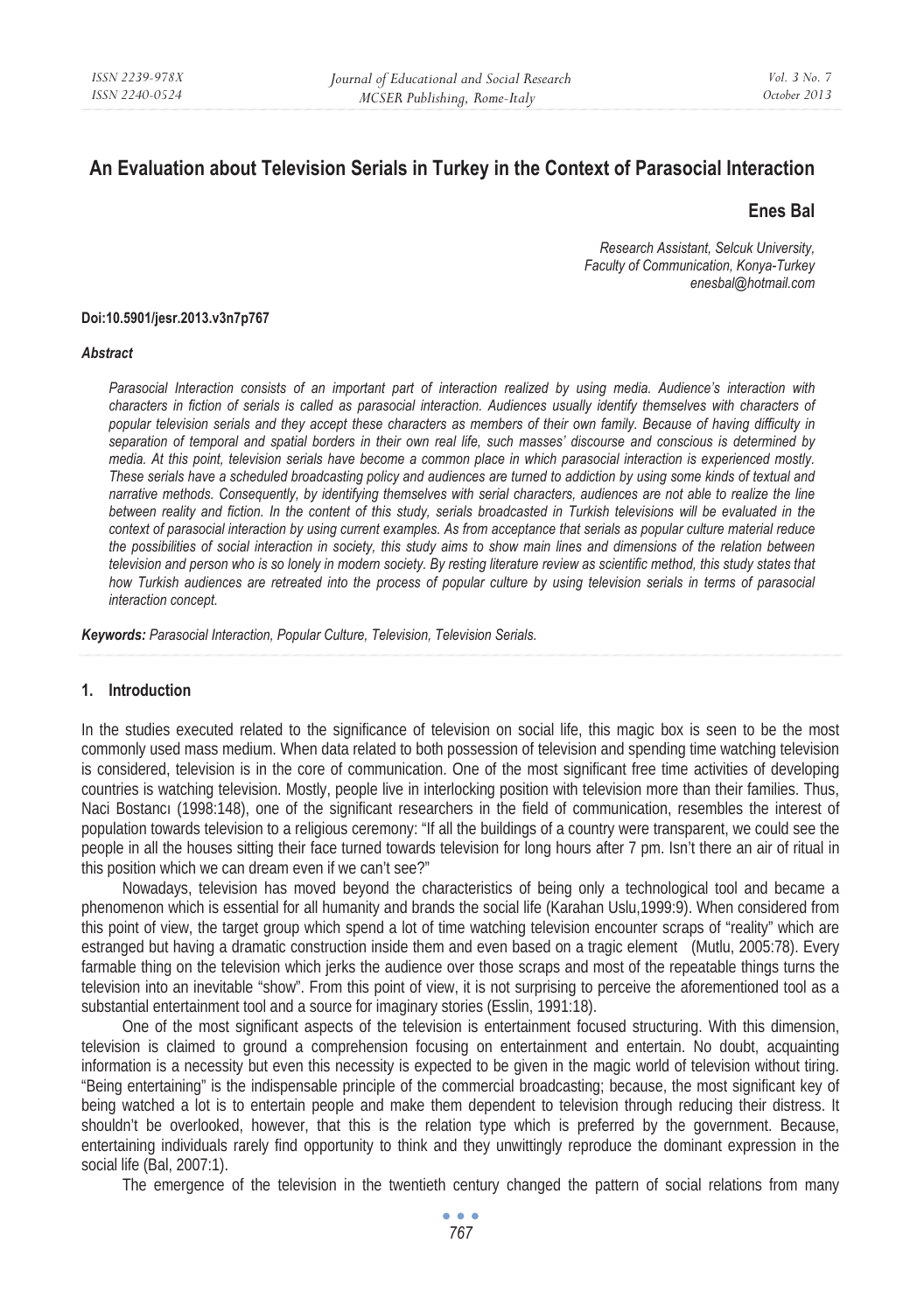| ISSN 2239-978X | Journal of Educational and Social Research | Vol. 3 No. 7 |
|----------------|--------------------------------------------|--------------|
| ISSN 2240-0524 | MCSER Publishing, Rome-Italy               | October 2013 |
|                |                                            |              |

aspects. Especially, the meaning of the term free time was reshaped within the context of television. As an effective tool of free time and entertainment, television has started to play an important role through reshaping the daily life, namely, changing the lifestyle habits of people and provide a new meaning and dimension to the concept of consumption. Coming out against television which is a tool of mass communication has gained different dimensions in the course of time. Television which is the biggest audit tool and has an important role in the formation and maintenance of popular culture employs the blinks of a cultural democratization for some people while it spreads the ideology of the capitalist society, reveals a society with single dimension and leads the formation of crowds (Cağan, 2003:79).

Of course, it is not a correct approach to qualify a mass communication tool completely positive or completely negative. Hence, television emerges as a social phenomenon which is to be considered in this path. In accordance with the limitedness of our study, this study has been focused on the television serials in terms of parasocial interaction pattern. This research which has been enriched with the support of a few examples aims to tackle the controversial relations of the modern humans who struggle with the problems of daily life with media in general as an escape and the television serials in particular.

## **2. The Relations between Modern Human Getting Lonely and Television**

During the modern era, people live within a large network of social relations. The lifelong changes (loss of relatives due to the reasons such as moving, divorce, leaving the house, and death etc.) may lead to significant changes in both quality and quantity of those social relations. Moreover, there may be differences between the expectations of the individuals and results they have achieved related to the quality and quantity of the social relations. Significant social changes and personality characteristics (demography, bashfulness, lack of self-esteem etc) lead the widening of this difference and living the hurtful and depressive mood which is called lonesome. Lonesome not only causes people feel unhappy, unsecure, depressive and more fragile to threats, generally maintain a hostile act towards their environment but also threatens the social health since it prevents people from social interaction (Cakır and Cakır, 2011:131). As a result of the decrease in the dependency on definite believes of the people in the world, transformation of individuals into regimented atomized creatures, the decrease in the capacity of religious and political institutions in producing belief and solution; the dependency on mass communication tools, especially on television, is gradually increasing. Thus, television is a kind of "virtual shelter" for the people who escape from the troubles of the modern age. Television is the core of modern social life and the reason for it is daily qualification of television, namely, it is the structure of television which is spread to the "whole day" daily life. Television has the characteristics which may form a significant place in the life of a person (Mutlu, 1999:79).

The human of the modern age who encounters an emotional breakdown tries to resolve the deficiency of a mate and a friend through mass communication tools. However, the negative emotional loading he possesses separates him from the realities of life and forces into lonesome (Özodaşık, 2005:124). The individual getting lonely applies to mass communication tools which the pattern of entertainment is continuously prioritized as a way out. Because, another aim of the entertainment in both high mass culture and mass culture is to satisfy the escaping desires of the people. From time to time, all the people need to escape. Perhaps, lower liking people need escaping more than those with higher levels but maybe their need to escape from the conditions they experience more than others (Gans, 2005:185).

Among the mass communication tools, television has a very significant position when its rating and potential to affect the groups are considered. Due to the rating and broadcasting frequencies among the television types, the audiences mostly encounter serials and the messages given through those serials (Cilizoğlu, 2011:90). For that reason, fictional social messages existing in the television serials have the mission of being an important shelter for the people who feel lonelier in crowds although they aren't regarded to be the best address. Besides, modern human doesn't mind this directing towards mistake and passiveness. He accesses the daily information in the most easily, cheaply and entertaining way. Daily information is nothing but the repetition of the given system (Güneş, 2001:15).

#### **3. Main Characteristics of Television Serials as a Social Escaping Element**

Television productions create a fictional world and suck the audiences into this world. Especially, television serials contribute to a world which was formed with visual and audial perceptions. Since the cinema is the youngest art branch, it was affected from the other art branches. The cinema which is considered as the seventh art formed its own aesthetical structure carrying the pieces from the art branches such as music, dance, art, theatre and literature. Thanks to television, it has found a wider target group and opportunity of introduction (Erol, 2009:102). Among the television types, especially,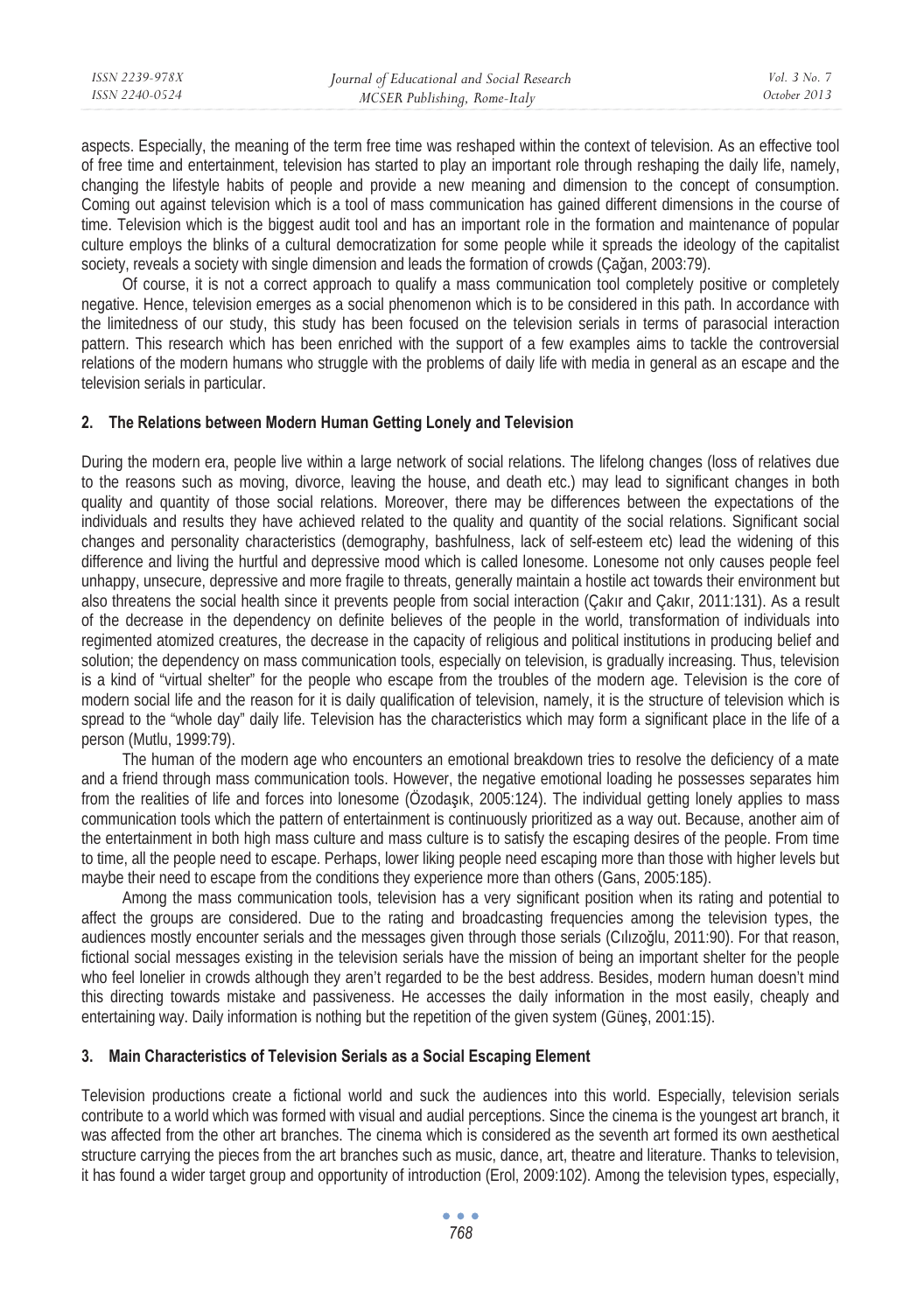| ISSN 2239-978X | Journal of Educational and Social Research | Vol. 3 No. 7 |
|----------------|--------------------------------------------|--------------|
| ISSN 2240-0524 | MCSER Publishing, Rome-Italy               | October 2013 |

serials use every technique seen in the cinema and create a significant effect area beyond cinema.

The formats of serials and soap operas are in conformity with the structural characteristics of modern mass communication tools, especially television. Television communication is a continuous experience. Although a programming strategy was developed as a function and as a function and a form and the programs have been differentiated, the general message of television is spread as a continuous process. Because, these formats not only conform to the structural characteristics of television but also they are the most convenient program types by its nature according to the mass production technique of the television technology which functions in factory style (Mutlu, 1991:201).

The secret of enormous power of television serials comes from its ability to transfer personality. The members of mass society greedily give importance to the other people. After the satisfaction of food, shelter and proliferation; the instinct of gossiping about the events the others experienced is one of the main interests of all the people. The instinct of gossip and curiosity form the source of all fictions, stories and dramas. Hearing the events that other people have experienced, how they struggled against the difficulties in their lives is crucial from the point of the life of people and ideas (Esslin, 1991:32-33). When considered from this point of view, the reason why people have greedy passion for the serials as tools of transferring stories.

Within the narrative format of television serials based on theatrical characters, everybody watching television is promised to find something for himself and the large casting tries to fulfill this promise of the serials. However, a definite discrimination is made against the target groups of the leading characters; definite identities (villagers, town-dwellers, neighborhood residents, schooled, wealthy and poor people etc.) are represented. Shooting area of those productions are generally chosen among the places which the audiences are familiar. In the serials, every chapter isn't an independent unit but they have open ended narratives in order to make connections to the previous and following chapters; the conflicts aren't the coincidences of events, the status caused by the events are important and the emphasis on the dialogues with the purpose of sorting out the problems all create the sense of reality (Türkoğlu, 2004:286).

When the historical process is roughly reviewed, the roots of serials are based on novels while soap operas are mostly based on stories. The detective stories, cowboy stories, and children stories of the late nineteenth and twentieth century are the priorities of the pattern serials. When we review the more recent ones than the far relatives of serials and soap operas, however, television is seen to get those formats from the radio. While the main material of radio broadcasting was only music programs at the beginning, dramatic programs were produced in the process of time and they were recognized to be the most effective programs in affecting-attracting the audiences. When television transfers those formats from radio without any modifications, serials maintained their attractiveness in this new media too. At the beginning, while the dramatic productions of television were limited with mostly live and single chaptered plays, the serials left the other formats from the point of attractiveness beginning in the late 1950's. During the broadcasting season of 1958-1959, nine of ten most popular programs of American television networks were dramatic serial. Again, one of the determinant effects of this period is the production of dramatic programs mostly started to be carried out in Hollywood (Mutlu, 1991:203).

As seen in the world, on the other hand, it is mentioned that the serials of popular culture were watched in Turkish televisions up to a degree of insanity in the recent times, everyone is looking forward those serials, evening visits were arranged according to those serials and even they found the meaning of life in those serials (Aydoğan, 2004:69-70). In the serials which draw attention in Turkey beginning with the years of TRT, especially, a huge explosion was seen with the emerging of private channels in the media. Thus, domestic serials have been broadcasted in prime time era since 2000's. For the last few years, two domestic serials are consecutively presented to the audiences between the hours of 20.00 and 00.30. Since the domestic serials preferred in this era contain consecutive chapters, they may guarantee a continuous audience. Because; the serials with lower rating rates are immediately banned when their ratings are considered (Dağtaş, 2008:170).

The narratives in the formats of the serials which are the tools of entertainment, whiling, amusement, orientation to the outer world and relaxation access to very large and all walks of life audience groups through social and psychological factors they employ. Thus, television serials undertake a very important mission related to the transfer of the values (Erol, 2009:113). When considered within this context, it is possible to make thematic cyclical classification of the television serials from the first emerging of them up to now. The first domestic television serials produced for TRT before the commercial televisions started broadcasting were literary adaptations. On the other hand, standardization is seen in the contents of the domestic television serials broadcasted in the prime-time zones of common televisions in Turkey. The narrations which are assumed to gain the appreciation of the audiences considering their ratings are continuously repeated in different television channels. Two basic narrations which form the standardized content draw attention in the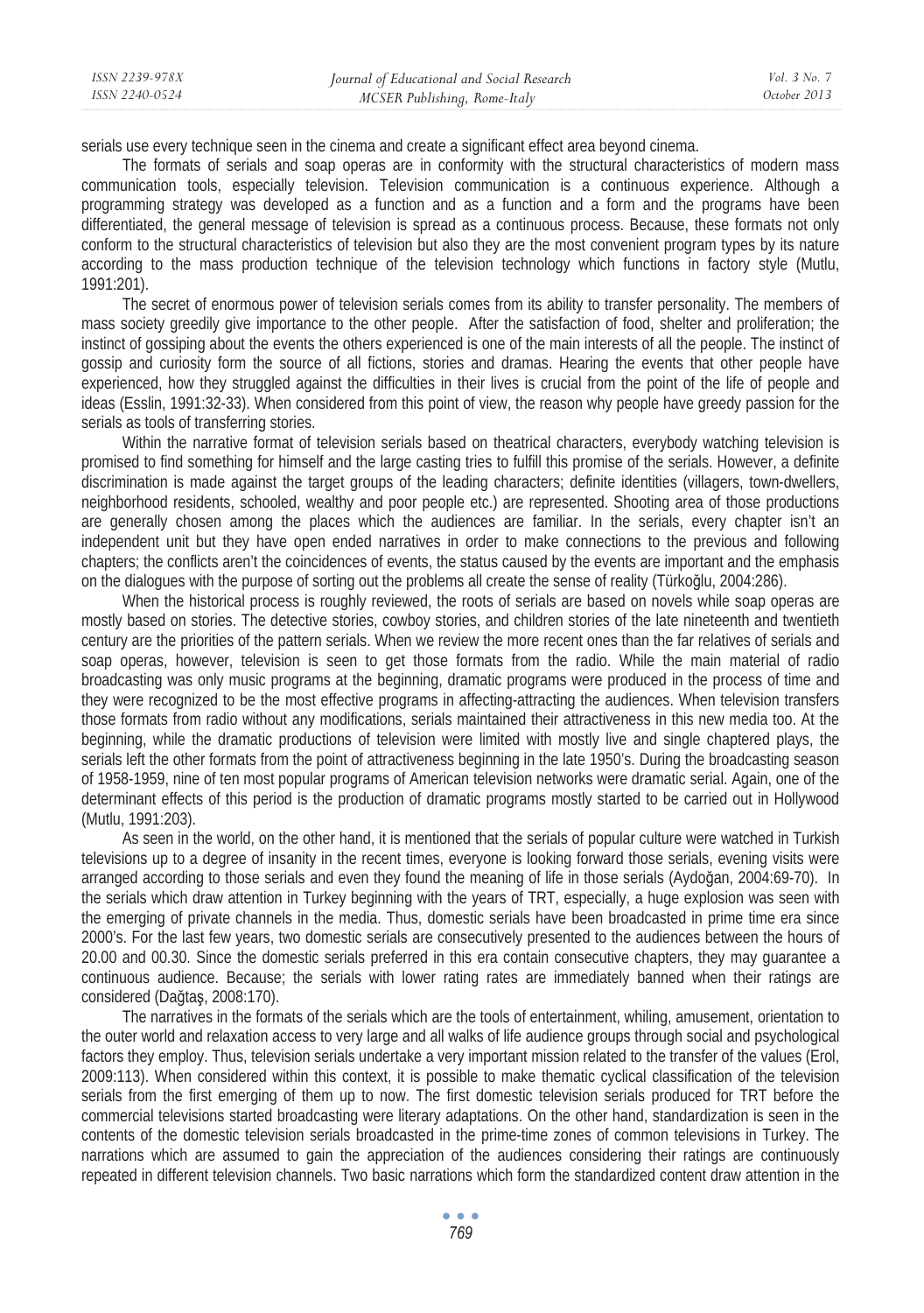domestic television serials broadcasted in the prime-time zone: the first of all is the communitarianism which don't employ religious and ethnical characteristics and based on community dwelling and large family-consolidation. The other is the narration of the people who live together without any class-conflicts of rich and poor people and socialize through marriages between them. It is possible to find urban and rural versions of both narrations in the domestic television serials. Although the narration of communitarianism which is based on community dwelling and large-family consolidation has been dominant since the first serials produced for TRT, the narration that rich and poor people live without any classconflicts and socializing with each other has become a dominant narration of the serials of the recent periods (Dağtaş, 2008:170). Since 2000's, rich families, feudal landlords, deep structuring and their socio-economic indicators have frequently been seen in the majority of domestic television serials.

# **4. Television Serials in the Context of Parasocial Interaction**

Turkish people who even don't know the neighborhood people in the density of modern urban life and alienatedness keep up with the names, lives and all the characteristics of the characters in the aforementioned (Aydoğan, 2004:69-70). Such an intensive concern which became a pathological event leads us to the pattern of "parasocial interaction" which is a major debate topic in the communication field. To sum up, the interaction between the audience and the character in the fictitious world of media is called parasocial interaction. The audience identifies himself with the characters he has seen in the serial films or reality shows on television through standing on between reality and fiction, he may put himself in their positions. In some situations, he may see the stars of the serials he has been watching as a member of his family. When the audience enters into "turbulence" this way, he feels difficult to discriminate temporal and spatial borders related to his real life and confuses the real and fictitious world (Güngör, 2011: 274).

Thus, the characters which are broadcasted in serial form and continuously come across the groups in front of the screen gradually become more familiar to the audience. Although the audiences know that the characters in the television serials are fictitious, they respond the events the characters experience on television as if they are real events. For example, an actress who plays the role of a pregnant woman may receive baby clothes as presents although they know that this pregnancy is imaginary. When the actors or actresses who personate a famous person on television become public knowledge, mostly they are considered as if they are the characters they personate. This is a considerable event and they are signs of an event with very deep roots but only a small part is on the surface. The repeated characters are mostly more real than the most people the audiences know; because, the audiences get the illusion that they know those characters better than the real people they are familiar with. Besides, those audiences are present in the most confidant and most emotive moment in the lives of the characters; they witness their love affairs, family conflicts, and witness the matters of life and death in their lives. After a period of months, even years, the audiences identify with those characters and they feel themselves as if they have been vicariously living their lives (Esslin, 1991:43).

Human beings who generally have the feeling of lonesome, avoid social environments, and have lots of free time except work-hours may show more inclinations towards parasocial interactions than the other people. It was determined that the people who were dismissed from the society moved towards parasocial relation environments. However, another data reflecting from the researches related to the usages and satisfactions is that entering the parasocial interaction fields can be defined as a necessity for most people. Thus, it was determined that the average people in the society established parasocial relations with media in their daily life at numerous levels. On the other hand, parasocial interaction is mostly effective in determining the entertainment types, determining the education strategies, and organizing the commercial works. It is known that most of the television serials or cinema films which gain popularity in the society also affect the interactions in the market. Even, it is seen that some commercial relations are developed on the serial films which gain high popularity in the society. After the television serial called Asmalı Konak reached to high audience rates, for example, the shawls, cups which serial characters are placed on had an increase on the markets. As well as the Dallas Fashion which corners the market based on the clothes and jewellery of the characters in the serial of Dallas which was popular all over the world one upon a time; "Bihter Nightgowns" after the serial of Aşkı Memnu (Güngör, 2011:275-276), and "The Rings of Hürrem Sultan" while the serial Muhteşem Yüzyıl was on the show were the items in great demand.

Generally, all the serials perform the function of entertainment and consumption as the product of culture industry with the help of media and yellow press. This situation is carried out through reflecting the lives of the serial stars except the serials, their life stories, and their relations with other sexes. This situation is one of the most significant examples of the policy of economy in the media. When the products of popular culture are reviewed from the aspect of ideology,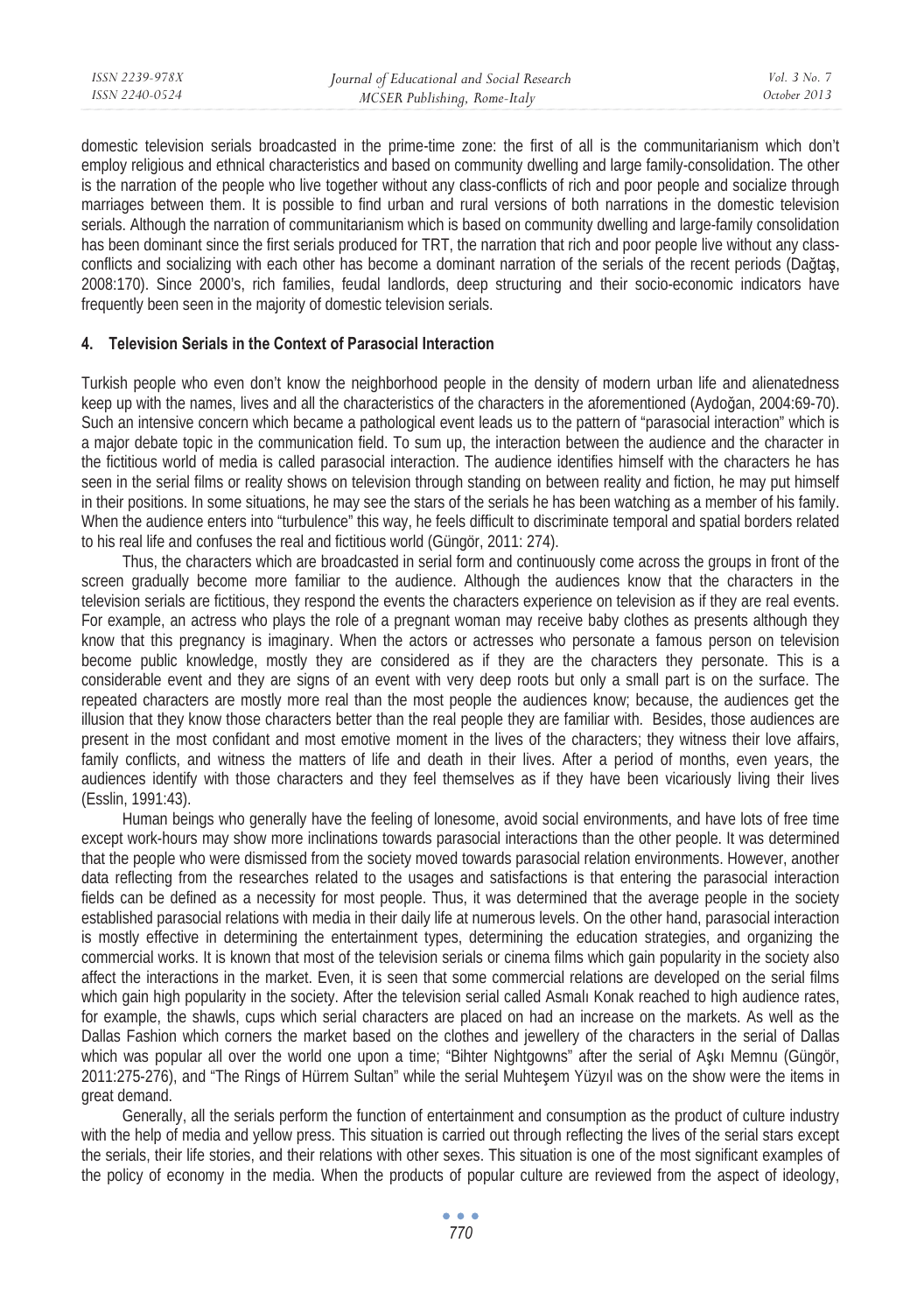| ISSN 2239-978X | Journal of Educational and Social Research | Vol. 3 No. 7 |
|----------------|--------------------------------------------|--------------|
| ISSN 2240-0524 | MCSER Publishing, Rome-Italy               | October 2013 |

indeed, it is easily recognized that those products aren't just simple entertainment tools (Aydoğan, 2004:76).

It is another point to be emphasized that the pattern of identification with the heroes of serials may not be only carried out through consumption. Some popular products may affect the groups since they employ the topic they deal with such as violence, horror, sex etc. For example, it is a reality that a significant increase is seen in the criminal events on the days which the serial Kurtlar Vadisi, a highly popular television serial in Turkey, is broadcasted.

 In the news which is applied for a consultant related to the serial, Kurtlar Vadisi is claimed to intensify the violence. When the details of the news are reviewed, there are remarkable expressions such as "The slaughtered people, the murders committed using silencers, the corpses buried in cements and the orders of 'blow his brain out'…… Kurtlar Vadisi which is the most watched serial of television nowadays is being discussed because of its scenes of violence and the language which claimed to stimulation of the heroes of it towards violence. The experts claim that especially the budding children are negatively affected from this culture of violence they encounter. Besides, it is also claimed that the scenes of execution inspire the hit-men." (www.medyatava.com).

The claim of forming negative model role related to Kurtlar Vadisi spread beyond the borders of the country and has been a subject of news for the international media. Here are some domestic and foreign examples of the news related to the murders which the name of serial involved:

## *4.1 Sample-1: The murder of "Are you filming Kurtlar Vadisi?"*

Umut Gülay who was being searched with the claim that he shot to kill Selçuk Teber of 24 years old in Adana on January 7 was captured by the police in the house where he had been hiding. Gülay, stated that he lost his temper when his friend whom he asked for many scolded him saying "Are you filming Kurtlar Vadisi?", he directed his gun towards the floor to threaten him, one of the ricocheting bullets hit Teber and he also stated that he was regretful for it. (www.habervitrini.com).

## *4.2 Sample-2: I have greetings from Polat. Employ me!*

In Bursa, Demir Karaboyacı, at the age of 28, went to a bank manager saying "Polat Alemdar from Kurtlar Vadisi sent an order. You will employ me" lost his temper when he was rejected and tried to burn the pet bottle in his hand filled with petrol. Karaboyacı was deactivated by a police officer who was incidentally there and was arrested (www.posta.com.tr).

#### *4.3 Sample-3: Kurtlar Vadisi Murder in Jordan*

Turkish serials which are met with approval in the Arabic world appeared in the agendas with the news of a murder. Sami Mayayah, at the age of 37, who was a taxi driver in Madaba on the south of Amman, the capital of Jordan got lost last Wednesday. His taxi was found in the desert. According to the news on the internet site of The Jordan Times which is published in Amman in Arabic language, the suspects said that they were influenced from the serial of Kurtlar Vadisi during their investigation. A resource that talks to the newspaper stated, "The suspects admitted that they imitated the hero of the serial Kurtlar Vadisi. On the day of murder, they asked the victim to give information about who has been disturbing women in the region. Upon the victim rejected them; they killed him" (www.sabah.com.tr).

# *4.4 Sample-4: Turkish Serials Cause Murders and Divorcing*

El Arabia television made a remarkable claim about Turkish serials which has been breaking the rating records in the Middle East. The channel asserted that Turkish serials caused many family problems in Yemen, and led to numerous divorces and murders. The channel claimed that a Yemenite businessman killed five people after watching "Kurtlar Vadisi"; similarly, the Yemenite women had complained that their husbands weren't as romantic as the characters of the serials. Thus, they demanded divorce since they aren't as handsome as the leading men in the serials. In the published news, especially, the serial "Gümüş" which was starred by Kıvanç Tatlıtuğ as the leading actor caused this effect; they claimed that divorce cases increased in Yemen after the broadcasting of this serial. Besides, it was also stated in the news that an imam of a mosque claimed that "Arabic people were negatively affected by Turkish traditions which are deeply under the effect of the West since Turkey is too close to Arabic world from many aspects; and for that reason, the ethics of young people were damaged and they were negatively affected" (www.dizifilm.com).

If we keep on evaluating in accordance with the samples given above, as it is seen, a television serial called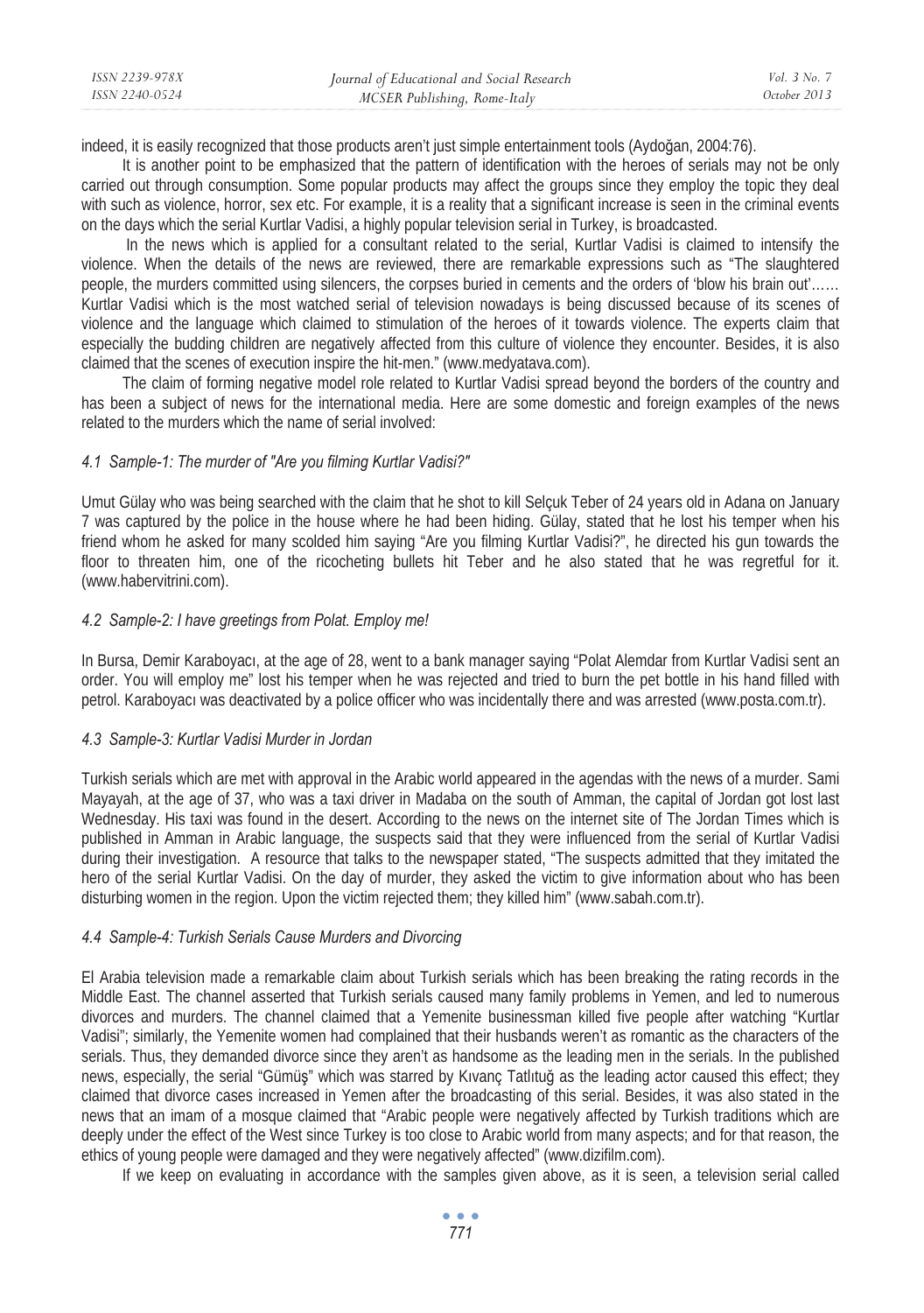| ISSN 2239-978X | Journal of Educational and Social Research | Vol. 3 No. 7 |
|----------------|--------------------------------------------|--------------|
| ISSN 2240-0524 | MCSER Publishing, Rome-Italy               | October 2013 |
|                |                                            |              |

Kurtlar Vadisi which is based on violent is far beyond being fictitious and spread to the whole relationships in the world. When the sauce of violent is added to the specific storytelling and narrating characteristics of television such as repetition, point of view, effects, and framing; its impact power may increase many times more. As Uğur (2002:22-23) stated, as a matter of fact, the power of media emerges after a long period not a short one; the holistic presentation characteristics play rather than the leadership of single messages. When television is particularly analyzed, there two warning planes towards the audience of the tool: The first plane consists of the messages of the programs. The second plane includes the main format of television, namely, holistic presentation characteristics. Thus, a single message may not leave very deep marks. However, human beings are continuously exposed to those tools forever. The formation of the minds and consciences occur within that sustainability. Namely, the holistic presentation characteristics turn television into a machine continuously reproduces the points of view related to the perception of the reality.

Beside the television serials, the element of violence is largely employed in all the other television types. The audiences are hunted through elements that may have negative effects in a wide range from reality shows to news bulletins, from women-oriented programs to quiz programs. In addition to them, detective stories, karate, horror films, thrillers are also broadcasted at the times when television is watched most without leaving other options to the audience. If we add science-fiction and cartoons which children watch into them, we are always exposed to visions that employ violence. Thus, some of the experts claim that there are hundreds of papers which associate the media violence with aggressive behavior and emphasize two major points: One of them is forcing the audiences to identify with criminal instead of the victim; the other one is watching violence in media which orientate the audience towards the imitation of unimaginable behaviors. G.Comstack has reviewed numerous papers on the effects of violence on television for more than 30 years and found a strong relationship between watching violence-containing chapters and the anti-social behaviors among children. On the other hand, it was determined that the pattern of violence which was circulated through media is not only effective at the age of childhood but also during the age of adulthood (Palabıyıkoğlu, 1997:124).

Again, another evaluation related to the power of television in affecting society comes from Prof. Dr. Davut Dursun (2009), The President of Radio and Television High Council: "The effect of television on the human behaviors a controversial topic. Some people exaggerate it while some other people think they aren't so effective. We have some researches on the matter. We know that television is effective on definite matters. I don't think they aren't effective on political matters but I believe television has an insidious effect from the point of the formation of social behaviors when we consider a definite period of time. I think televisions take a back seat in the increasing use of violence in recent years. In serials and movies, violence is regarded as an instrument to sort out problems (www.milliyet.com.tr)".

# **5. Conclusion**

With transition from traditional society to modern society, mass media has become an indispensable part of our lives. When it is considered that communicating is one of the most natural necessities of human beings, we become more dependent to mass media through motivations such as enlightening, being informed, socialization, and recreation. Among the other mass media tools, television is preferred more by the individuals due to its extensity and ease of use.

Television broadcasting maintains in a parallel structure with the rhythm of the daily life. The groups who were hard-pressed under the pressure of the modern world see television programs as the factors of escaping. The individuals who wonder the events occurring out of his life circle show great interest to television serials as a storytelling tool. The audience who is captivated by the effect of the fictitious world of television serials is highly affected by the themes of such productions and their heroes. Most of the audiences fail in distinguishing the line between fiction and reality and are drifted to the field of parasocial interaction. The audiences who are hot on the heroes of the serials they are hooked on, wear and talk like them may confuse the real world and scenario world. Thus, fictitious characters infiltrate into the lives of the audiences in a way and orientate them. Such a situation constitutes a great risk for social life. The individual who prefers being isolated from real life from now on may suppose he lives in a virtual world and turn into a regimented creature.

At such a serious point, the short term and long term effects of the dependency on mass media and reflection of the pattern of parasocial interaction on people should be dealt by the various experts of the topic. It will be useful to take more serious steps in the activities of media literacy for the people at every age. In conclusion, the solution given here is not completely get rid of media but form a more responsible broadcasting and draw attention to the importance of creating a more conscious audience group.